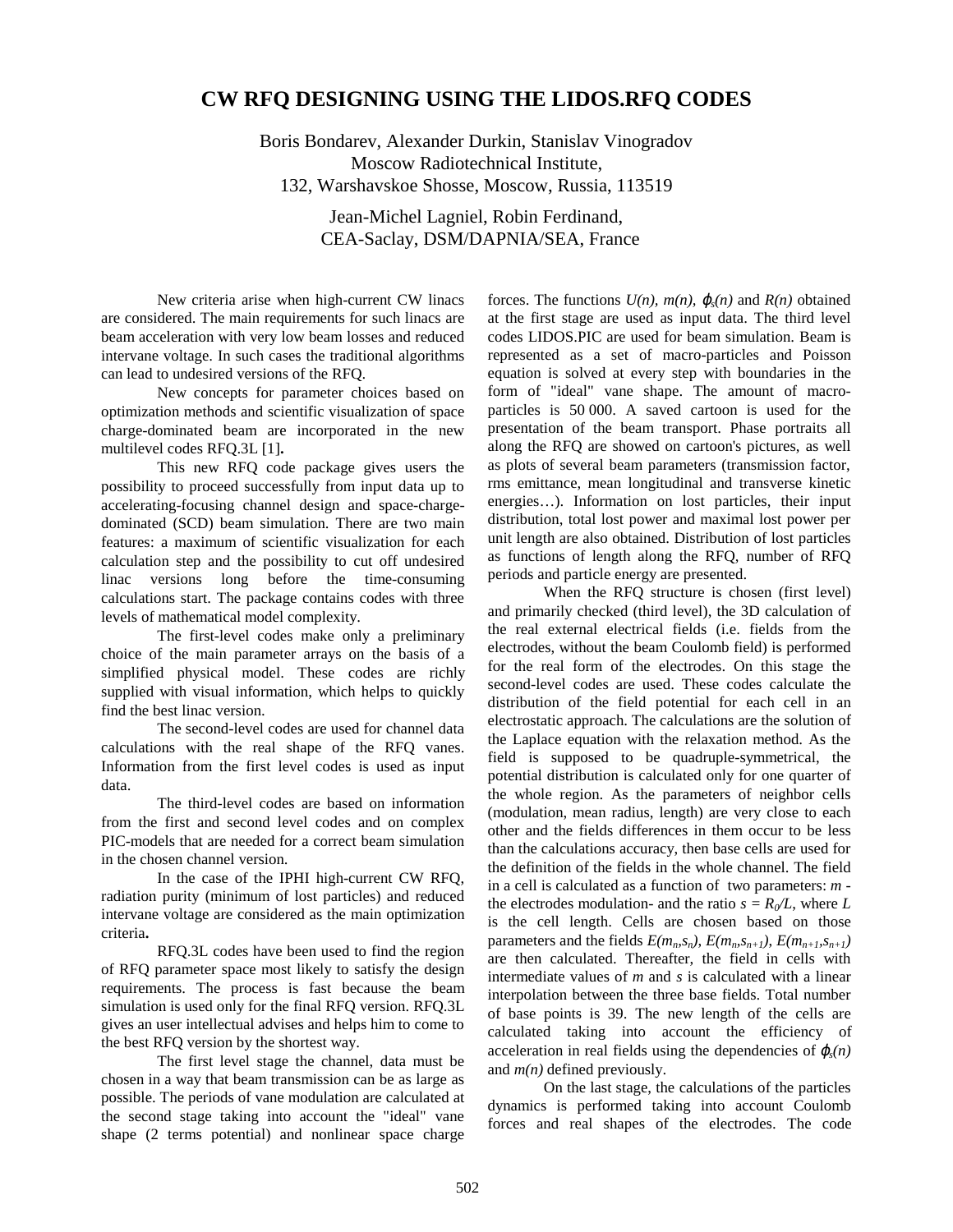LIDOS.PIC is used for this task where the calculated real fields are used instead of the ideal fields. On this stage study of different tolerance influence (channel axis displacement, different sorts of voltage deviations) on beam dynamics are also performed.

The above code tools were used for RFQ designing in favor of IPHI Project (CEA, France) [2]. The following parameters were preset as well as some restrictions and requirements:

| <b>Accelerating Particles</b>                         | protons           |
|-------------------------------------------------------|-------------------|
| <b>Input Energy</b>                                   | $0.095$ MeV       |
| <b>Output Energy</b>                                  | 5 MeV             |
| <b>Beam Current</b>                                   | $100 \text{ mA}$  |
| <b>Total Beam Emittance</b>                           | $0.15\pi$ cm mrad |
| <b>Operating Frequency</b>                            | 352 MHz           |
| Peak Surface Field                                    | $<$ 29.5-30 MV/m  |
| Kilpatrick Factor                                     | < 1.6             |
| Length                                                | about 8 m         |
| <b>Beam Transmission</b>                              | $>90\%$           |
| <b>Power of Lost Particles</b>                        | $< 1 - 1.5$ KW    |
| Minimum of Lost Particles with energy more than 3 MeV |                   |

A strategy was elaborated for creating a RFQ version who satisfies the conditions set above. A lot of versions were examined to create the needed channel. Following is the essence of this strategy: If the calculations show that particles capture in the accelerating regime is sufficiently high  $($   $\sim$  95% $)$  then one can conclude that the regularities for the equilibrium phase  $\varphi$ <sub>s</sub> variation and for the acceleration rate *UT* are defined finally. To prevent transverse particles losses in the last part of the channel (particles with high energy), it is necessary to increase the focusing strength when they achieve the first minimum of phase oscillations (first focus) and to increase the aperture of the following channel part. Besides, it is necessary to satisfy the upper limit of the field  $E_r = U/R_0$ . The aperture increase must be accompanied with the proportional voltage increase. The increasing of the focusing strength diminishes the size of the beam halo in the region of first focus. Simultaneously, the aperture decrease at this location leads in halo losses in a channel region where particle energy slightly differs from the input value. According to calculations and investigations there is a range where the raise of the transverse beam size due to the decreasing focusing strength is compensated by the aperture increasing. Thus we can avoid losses of high-energy particles in the last channel part. To keep the product *U*⋅*T* constant, we must also change the vane modulation.

The best RFQ version with constant *U* and  $R_0$ was first calculated ( $U = 91.6 \text{ kV}$ ,  $R_0 = 4 \text{ mm}$ ). This version gave good transverse and longitudinal captures but leads in losses of high energy particles. In order to minimize power of lost particles the plots  $U(n)$  and  $R_0(n)$ were chosen and correction of *m(n)* was made. In optimal case the mean bore was decreased from 4 to 3.6 mm and then increased up to 5 mm. Intervane voltage must be

increased up to 25% from input to output. Vane modulation at the RFQ output does not exceeded 1.5. It means that bore radius is increasing not only at the cost of  $R_0(n)$  increasing, but also at the cost of  $m(n)$  decreasing. The chosen parameters are showed on Figs. 1-2 as functions of the period number. In Tables 1 and 2 RFQ parameters are given.

| Table 1. Main RFQ Parameters |                                           |
|------------------------------|-------------------------------------------|
| <b>Operating Frequency</b>   | 352 MHz                                   |
| Length (w/o output part)     | 7.906 m                                   |
| <b>Electrical Length</b>     | 9.28 ( $\lambda$ =0.85 m)                 |
| Number of Periods            | 267 (534 cells)                           |
| Bore Radius, mm              | $4 \rightarrow 3.43 \rightarrow 3.95$     |
| Vane Modulation              | $1 \rightarrow 1.53$                      |
| $\rho/R_0$                   | 0.85                                      |
| Vane Voltage, kV             | $91.6 \rightarrow 82.4 \rightarrow 114.4$ |
| Kilpatrick Factor            | $1.62 - 1.64$                             |

*Table 2:* Parameters of RFQ Parts

|                  | W.    | $\varphi_{s}$ | Cell       | L, m  |
|------------------|-------|---------------|------------|-------|
|                  | MeV   | deg           | <b>Nos</b> |       |
| Matching Section | 0.104 | $-83$         | 180        | 1.098 |
| and Shaper       |       |               |            |       |
| Gentle Buncher   | 0.72  | $-40$         | 190        | 1.7   |
| Acceleration     |       | $-35$         | 164        | 5.108 |
| Total            |       |               | 534        | 7.906 |



 $935$ 

modulation T - efficiency U(MU) - voltage Fs - Equil. Phase UT(MU) - UM) - U\*T/(beta\*lambda)





Fig.2.

The arrays of the calculated fields in the input section and in regular channel are got united. The united array is used for beam dynamics calculations We have not understood that sentence.